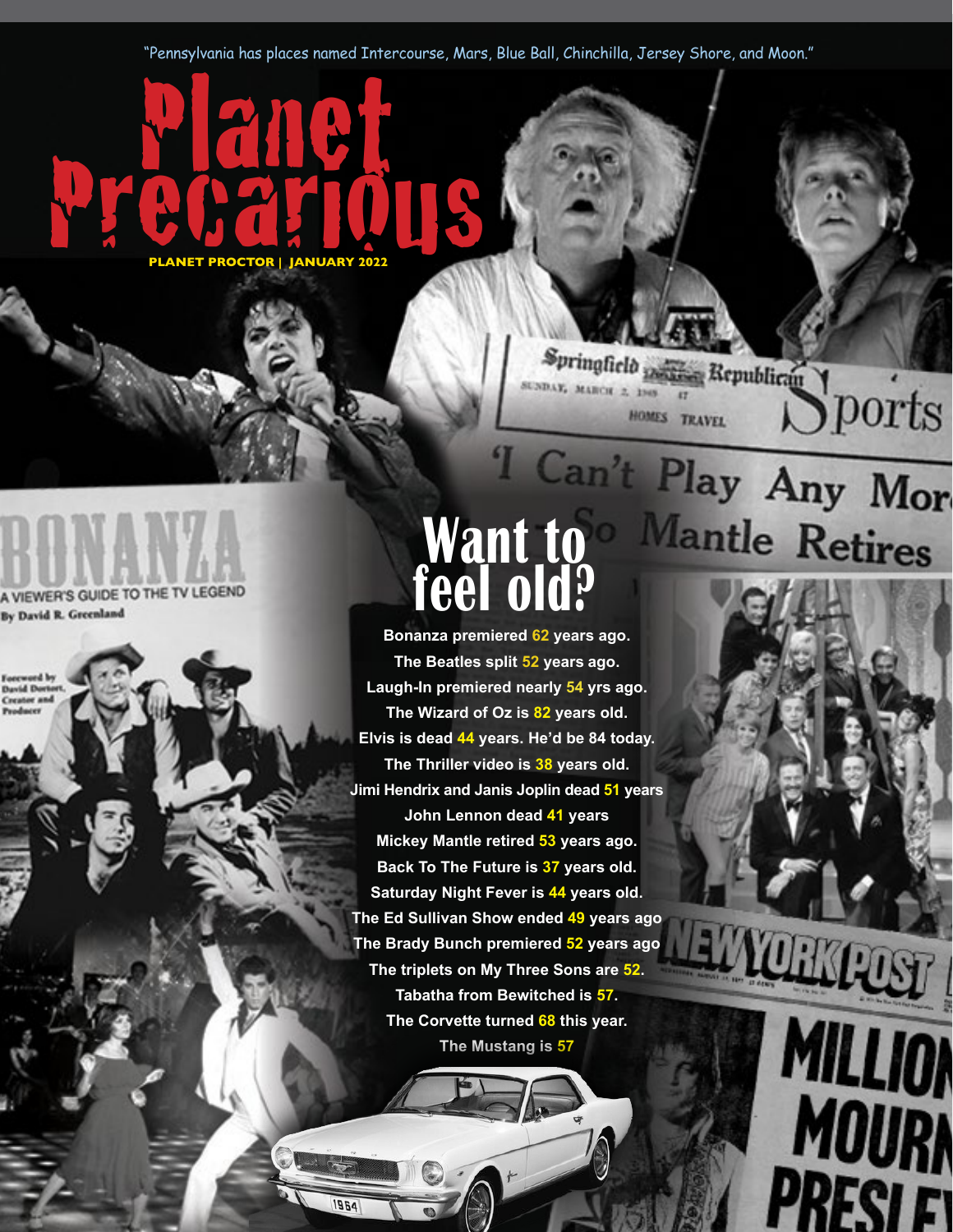"Maybe a bowl of chili will give me a second wind."  **~ Paul Dooley**

#### **Breaking News!**

**EALITY STAR, AMERICAN YOUTUBER, AND** Tiktoker **Stephanie Matto** made international headlines after raising \$200K from selling her farts contained in mason jars online. Happy New Year!

"I get up every day and don't let the old man in." **~ Clint Eastwood**

## **Something fishy!**

**OLDFISH CAN FLOOR IT! SURPRISINGLY, IT**<br>doesn't take a fish rigged up with a computer a<br>a camera a long time to learn how to drive the doesn't take a fish rigged up with a computer and a camera a long time to learn how to drive the vehicle. Powered by an electric motor with omni-wheels for steering. Six goldfish, each receiving around 10 driving lessons, took part in the study. Each time one of them reached a target set by the researchers, it was rewarded with food.

"They're confused at first. They don't know what's going on, but they're very quick to realize there is a correlation between their movement and the movement of the machine they're in," said researcher **Shachar Givon**. "And some goldfish are better drivers than others."

> "You have to pick the the places you don't walk away from." **~ Joan Didion**

# **Madam, I'm Adam**

**OD SAID: "ADAM, I WANT YOU TO DO**<br>something for me." "Gladly, Lord," replied.<br>"What do you want me to do?" something for me." "Gladly, Lord," replied Adam. "What do you want me to do?"

**THROUGHOUT** THE 'PLANET,' CLICKING DARK RED TYPE OPENS A RELATED INTERNET LINK.

"Go down into the valley."

"What's the valley?" asked Adam. God explained to him, then said: "Cross the river."

"What's a river?" God explained it to him, and then continued: "Go

over the hill."

"What's a hill?" God explained to Adam what a hill was, then said: "On the other side of the hill, you will find a cave."

"What's a cave?" After God explained, he said: "In the cave you will find a woman." Adam asked, "What's a woman?" So God explained that to him too. He continued: "I want you to reproduce."

"How do I do that?" "Jeez!" God muttered under his breath. He then sighed and explained the birds and the bees to Adam. Adam liked that concept very much, so he went down into the valley, across the river, over the hill and into the cave where he found a woman.

A little while later, Adam returned and said: "Lord... What's a headache?"

"Women spend more time wondering what men are thinking than men spend actually thinking," **~ Phil's Phunny Phacts**

## **What's a hard drive?**

A**T A RECENT COMPUTER EXPO (COMDEX), Bill Gates** reportedly compared the computer industry with the auto industry and stated, "If Ford had kept up with technology like the computer industry has, we would all be driving \$25 cars that got 1,000 miles to the gallon."

In response to Bill's comments, **Ford** issued a press release stating: "If Ford had developed technology like Microsoft, we would all be driving cars with the following characteristics (and I just love this):

For no reason whatsoever, your car would crash - twice a day. Every time they repainted the lines in the road, you would have to buy a new car. Occasionally your car would die on the freeway for no reason. You would have to pull to the side of the road, close all of the windows, shut off

the car, restart it, and reopen the windows

**SEARCH ME Not so fast, says car-designer Google**



before you could continue. For some reason you would simply accept this.

Occasionally, executing a maneuver

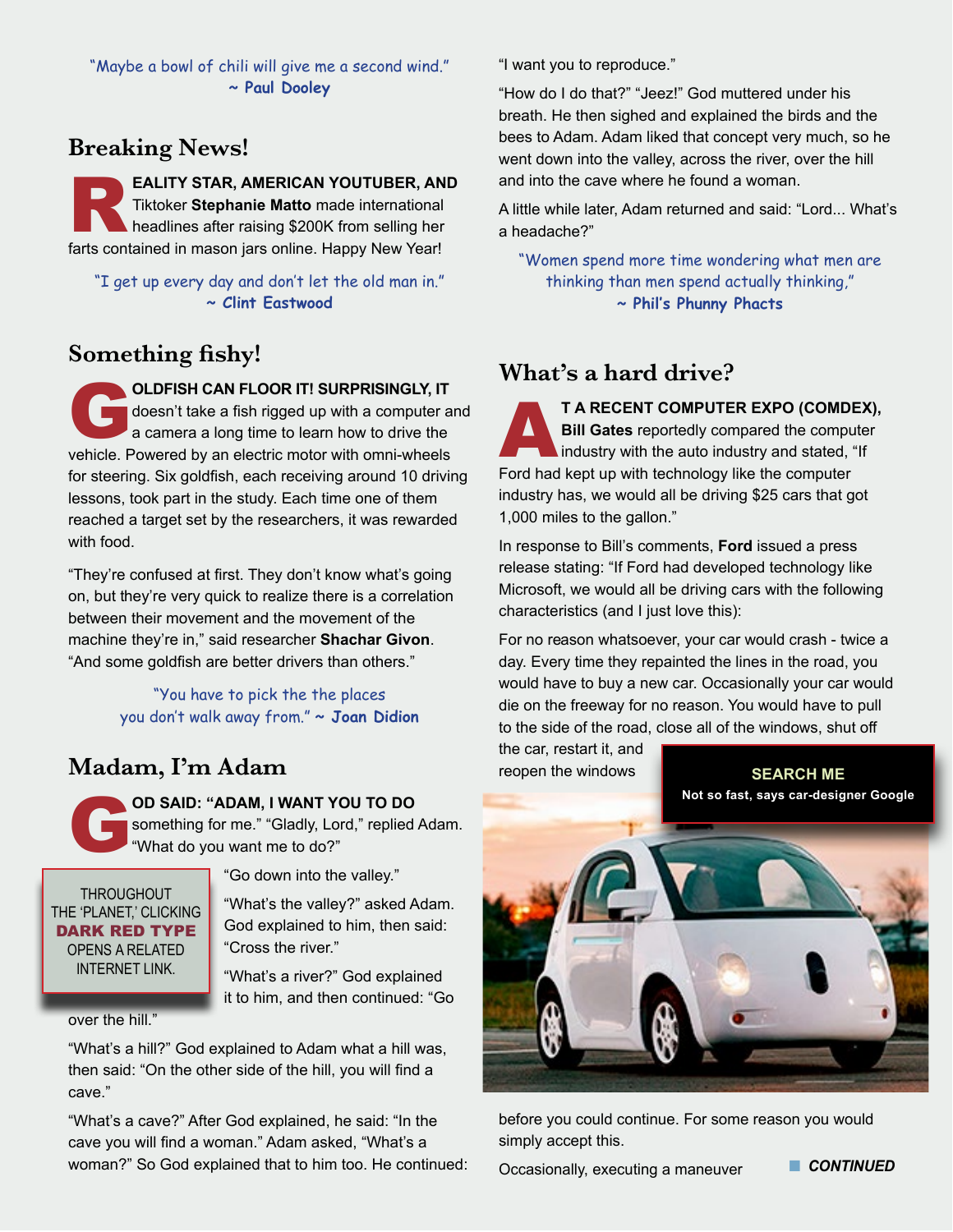such as a left turn would cause your car to shut down and refuse to restart, in which case you would have to reinstall the engine. Macintosh would make a car that was powered by the sun, was reliable, five times as fast and twice as easy to drive - but would run on only five percent of the roads.

The oil, water temperature, and alternator warning lights would all be replaced by a single "This Car Has Performed An Illegal Operation" warning light. The airbag system would ask, "Are you sure?" before deploying. Occasionally, for no reason whatsoever, your car would lock you out and refuse to let you in until you simultaneously lifted the door handle, turned the key and grabbed hold of the radio antenna.

Every time a new car was introduced car buyers would have to learn how to drive all over again because none of the controls would operate in the same manner as the old car.

And finally, you'd have to press the "Start" button to turn the engine off.

> "We must accept finite disappointment, but never lose infinite hope." **~ M. L. King**

## **Can you dig it?**

A**FTER HAVING DUG TO A DEPTH OF 10 FEET** last year, British scientists found traces of copper wire dating back 200 years and came to the conclusion that their ancestors already had a telephone network more than 150 years ago.

Not to be outdone by the Brits, in the weeks that followed, an American archaeologist dug to a depth of 20 feet, and shortly after, a story was published in *The New York Times*: "American archaeologists, finding traces of 250-year-old copper wire, have concluded that their ancestors already had an advanced high-tech communications network 50 years earlier than the British."

One week later, Canadian Dept. Of Mines and Resources in Newfoundland reported the following: "After digging as deep as 30 feet in eastern Canada, **Jack Lucknow**, a self-taught archaeologist, reported that he found absolutely nothing. Jack has therefore concluded that 250 years ago, Canada had already gone wireless."

"Three o'clock is always too late or too early for what you want to do." **~ Jean-Paul Sartre**

#### **My vacation**

**THIS CHRISTMAS, I SPENT MY HOLIDAY AT**  *Camp Beaverwind* on Fox Island, thanks to the generosity of **Oona Austin**. Inspired by her late husband, my beloved Firesign Theatre partner **Phil**, Oona originated *Camp Beaverwind*, and my darling wife **Melinda Peterson** is active on the Board of Erectors, while Oona is Head Recruiter, for which she is duly suited, as she appointed me as a counselor!

Since the campus is located near Tacoma in the upper Northwest of Washington state, it offers a stunning view of majestic Mount Rainier (when it isn't raining), and we were invited to visit *Beaverwind* in their off-season, where I was dreaming of a "wet Christmas," and Santa delivered!



We often drifted off to sleep in our rustic cabin, listening to the gentle and persistent patter of little hooves of rain on the roof over our drowsy heads.

We can't wait to visit again this summer, after things dry out – if they ever do, that is… Thank you, Oona.

"Narratives can make us understand. Photographs do something else. They haunt us." **~ Susan Sontag**

#### **I declare**

**ETSY ROSS IS IN HER SHOP SEWING. A GROUP**<br>of Patriots come to see her. Good morning! We just<br>finished signing the Declaration of Independence. of Patriots come to see her. *Good morning! We just finished signing the Declaration of Independence. We're calling our new country... The United States of*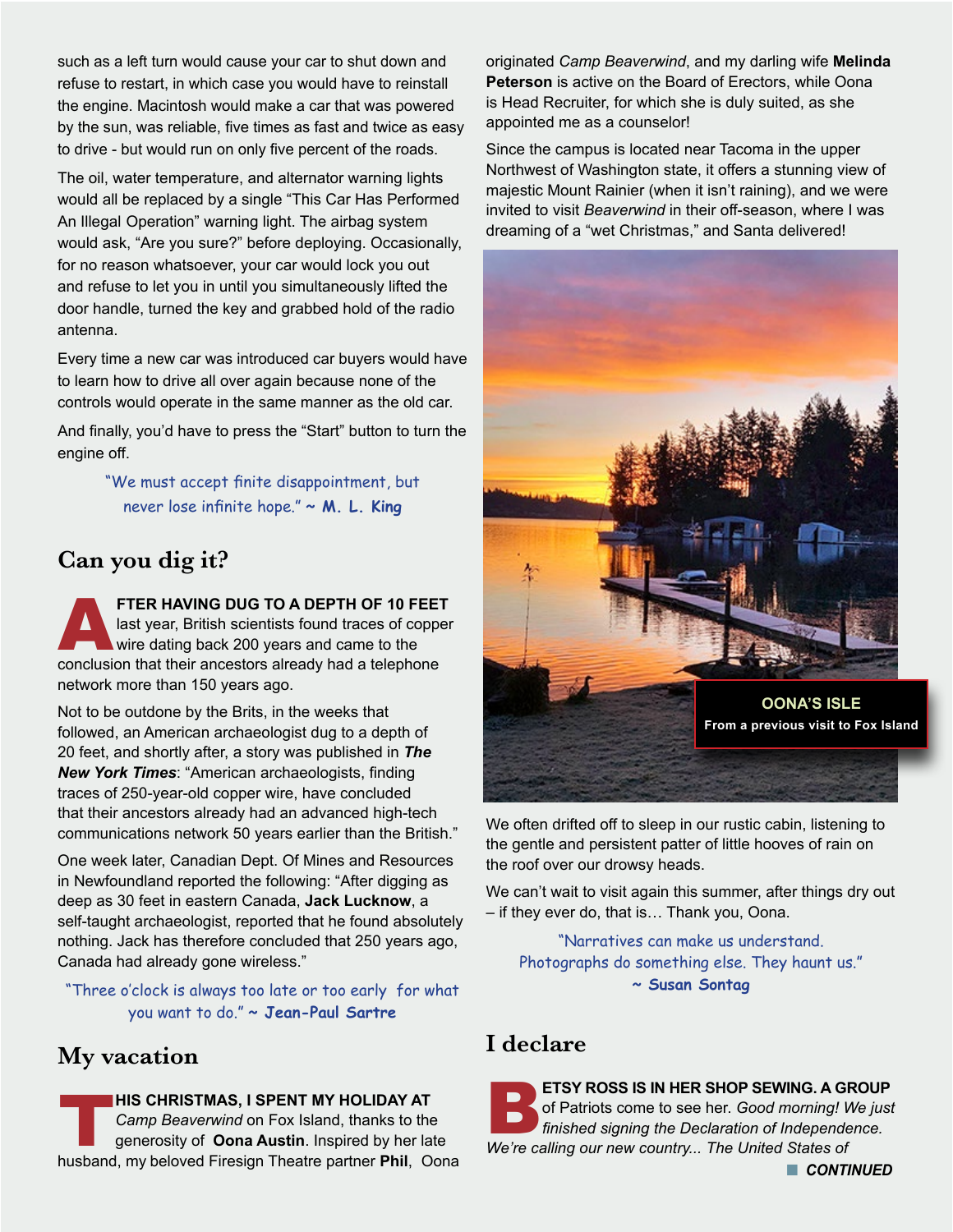*America, and we're going to need a flag... and you, Betsy Ross will have the honor of making it.* 

**Betsy**: Take a number.

*Can you help us design the flag?*

**Betsy**: I guess so, what colors do you want?

*We're not sure, do you have any ideas?*

**Betsy**: Well, I've got a box of remnants here, let me see, here's red... white... and pumpkin?

*This may be crazy, but how about red, white and... blue?*

**Betsy**: Whatever.

*We'd also like thirteen stars and thirteen stripes. When can we have it?* 

**Betsy**: Uh... maybe in two weeks?

*Oh, no! No! We can't wait that long. We'll be a country without a flag.*

**Betsy**: Look, I have other clients. I'll be working all weekend. If I fit you and your flag in I'll be sewing stars and stripes forever.

*Alright. What about Monday?*

**Betsy**: Oh... I'm not working Monday!

*Why not?*

**Betsy**: It's Flag Day!

"Art is what you can get away with." **~ Marshall McCluhan**

# **I'm just a joke**

**IVENTIGE FIRESIGN THEATRE RELEASED**<br> **I** for Columbia Records titled, *I Think W***<br>** *All Bozos on the Bus, where we visit The Fure Fair – a fair for all, and no fare to anybody and are* **N 1971, THE FIRESIGN THEATRE RELEASED ITS** third LP for Columbia Records titled, *I Think We're All Bozos on the Bus*, where we visit The Future greeted by a trio of computer-generated holograms: the Whispering Squash (**Phil Austin**), the Lonesome Beet



(**David Ossman**), and Artie Choke (**Peter Bergman**), singing "We're back from the shadows again." They encourage the onlookers to attend the fair, which the Beet describes as "technical stimulation" and "governmentinflicted simulation" and then disappears, only to appear later in the story in a menacing way.

Well, only 51 years later, the **Walt Disney Company** was approved for a patent to project moving 3D images on real-world objects, to interact with theme park visitors!

Described as a "Virtual World Simulator," it could track

people around the parks and project images tailored to them on nearby objects, buildings, and walls. Visitors could be tracked through their smartphones or other devices and relayed to a computer (Dr, Memory?) connected to projection devices located throughout the theme parks. creating an image of a Disney character in front of the guests, with hidden speakers providing voices for an immersive experience.

"Hmmmm. Sounds more like a 'subversive experience' to me," says Uh-Clem…

"Think before you speak. Read before you think." **~ Fran Lebowitz**



#### **Falling stars**

**FAREWELL TO BETTY WHITE, SIDNEY POITIER,** liberal talk-show host, **Michael Jackson**, and directors **Peter Bogdanovich** and **Jim Drake**. I had personal connections with them all, and it is a shock to lose them all together. But I also mourn the passing of **Meatloaf**, **Yvette Mimieux** and the legendary beloved comics **Bob Saget** and **Louie Anderson**.

I toured in *Bell, Book and Candle* with Betty and her husband, **Allen Ludden**, in the mid '60s and you can read of her antic spirit in my book, *Where's my Fortune Cookie?*, co-authored by **Brad Schreiber**; and I later had the joy of acting with her on *The Golden Girls* and *The Golden Palace*, as well as at social gatherings through our mutual friend, **Michael Donaldson**. Her dedication to animals, "naked dogs" and her

fellow actors will never be forgotten.

Then, director **Jim Drake** was also a great friend, and I met him working on *The Girls* as well as on numerous *Night Court* episodes and in *Based on an Untrue Story* -- a movie-for-television, as they called them back then. In later years, we visited with Jim and his dear wife, **Brigit**, at their hospitable